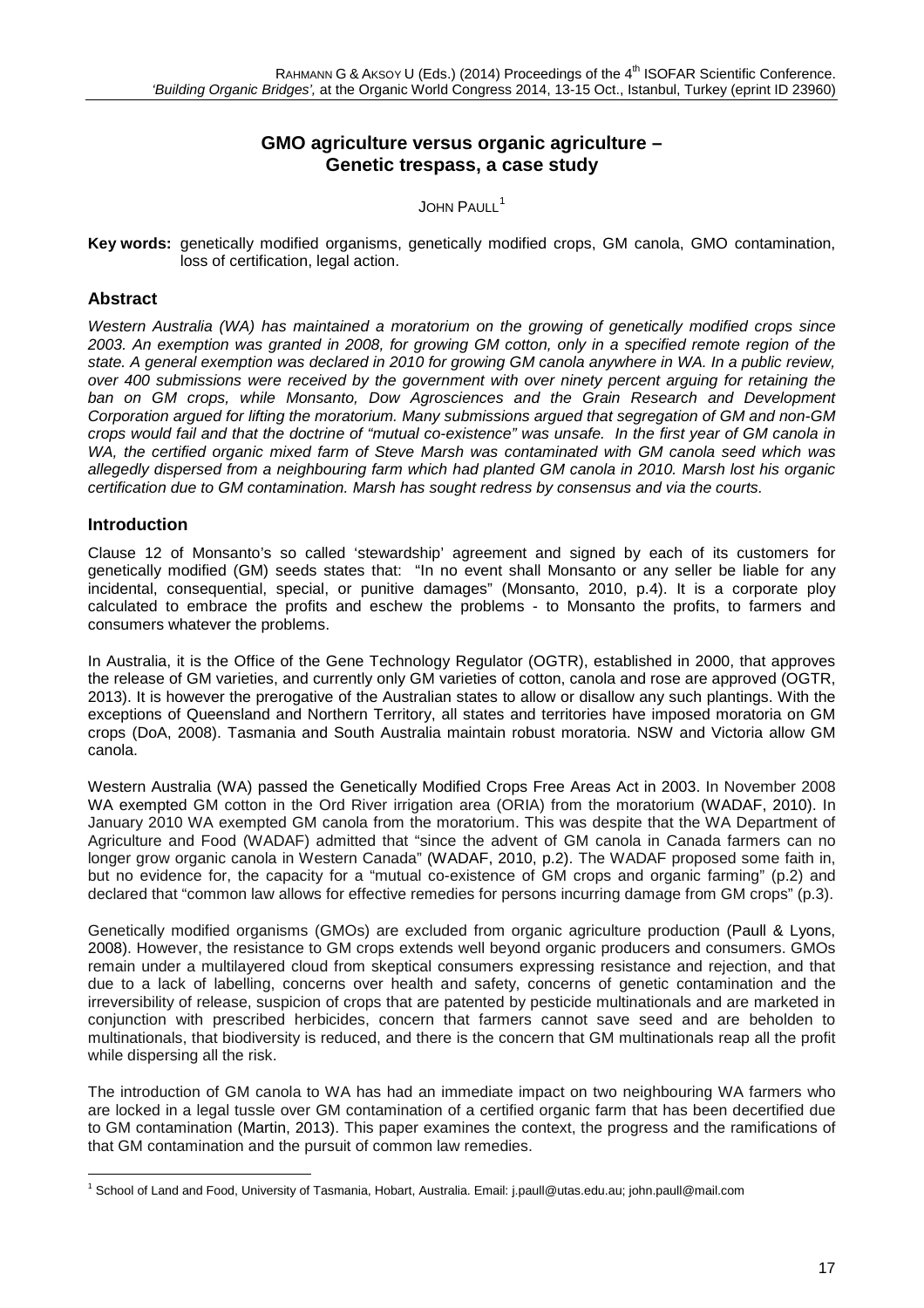## **Material and methods**

The present account draws on court documents, Parliament transcripts and other documents to track the introduction and the aftermath of the release of GM canola into WA, and in particular the fate of the certified organic farm at Kojonup, Western Australia, of Steve Marsh, and his ongoing efforts to seek remedies and recompense for harms and damages due to the genetic trespass of GM canola.

## **Results**

The WA Minister for Agriculture and Food, Terry Redman, announced on 25 January 2010 a relaxation of the WA moratorium on GM crops. GM canola varieties modified to withstand the herbicides triazine, imidazolinone and glyphosate were exempted from the provisions of the Genetically Modified Crops Free Areas Act 2003 (WADAF, 2012, p.1).

Prior to the relaxation of the moratorium, the WA Government was warned in submissions and petitions that GM contamination and non-containment were issues of concern. "The great majority" (over 90%) of submissions to the review of the Genetically Modified Crops Free Areas Act 2003 were pro-moratorium (Calcutt, 2009, p.13). Such submissions made the point that: "Contamination from GM crops is inevitable and segregation of GM seed is impossible so the ban on growing GM crops must be retained to preserve the State's 'clean green' image and protect the status of producers marketing their produce as 'organic''' (Calcutt, 2009, p.16).

Petitions signed by more than 25,000 people were submitted to the Western Australia Parliament (Murray, 2010, p.471). Petitioners specifically identified the issue of the risk of organic farmers losing their certification:

*"We, the undersigned, say that as Genetically Modified (GM) canola seeds and pollen cannot be contained, the decision to allow commercial growing will invariably contaminate all non-GM crops. If contaminated with*  GM, non GM farmers will lose their markets, organic farmers will face loss of certification and consumers will *not be able to actively avoid GM foods because of current inadequate labelling regulations. Now we ask the Legislative Assembly to revoke the decision on allowing commercial growing of GM canola in Western Australia and renew the moratorium on GM crops in this state"* (Murray, 2010, p.471).

Monsanto had apparently anticipated the lifting of the moratorium by offering Roundup Ready GM canola seed in 2009 (Murray, 2009). Michael Baxter, a farmer of Kojonup, 250 km southeast of Perth, took advantage of Monsanto's seed offering and planted GM canola on or about Anzac Day 2010 (viz. 25 April). By November 2010, on the neighbouring organic farm, Steve Marsh detected stray canola on his property. Testing proved it to be GM canola. He notified his organic certifier the National Association for Sustainable Agriculture Australia (NASAA) as well as the WA Department of Agriculture and Food. NASAA withdrew organic certification from the contaminated 325 hectares (out of 478 ha.) of the Marsh farm.

For the next two growing seasons, 2011 and 2012, Marsh and Baxter agreed (in 2011) that Baxter would maintain a buffer zone of 1.1 km between his GM canola and Marsh's farm. In April 2012 Marsh initiated legal action against Baxter for loss and damage. For the 2013 planting, Baxter indicated his intention to reduce the previously agreed buffer distance of 1.1 km to 300 metres. This precipitated an application from Marsh for an interlocutory injunction to stop Baxter planting GM canola within 2.5 km of the Marsh farm (Eagle Rest) and to stop the harvesting by Baxter's preferred method of swathing (Martin, 2013).

In response to the application for the injunction, Baxter undertook to not harvest by swathing, a harvesting method which disperses more material than alternative methods, and Marsh's lawyer's relented on the 2.5 km buffer and instead sought to reinstate the prior 1.1 km consensual buffer for the 2013 growing season. In contrast, the Monsanto licence requires a 5 metre buffer zone. The injunction however failed for want of evidence with the judge commenting that: "they express opinions, without a requisite basis in expertise … in my view, it is unconvincing, as regards the present efforts to impose a buffer zone of beyond the given 300 m" (Martin, 2013, para.51).

The case of Marsh v Baxter is scheduled for a trail early in 2014, is expected to last two to three weeks, and to conclude prior to the 2014 canola planting season. In the meantime the bulk of the Marsh farm remains decertified since 2010 with the presiding judge stating that "The only consequence for the plaintiff is economic" (Martin, 2013, para.27) and the evidence regarding the future prospect of regaining certification is "somewhat speculative" (para. 35).

The Judge observed that a statement of "the plaintiff's claimed damages in the period 2010 and there after … has not been filed with the court … there is no such document" (Martin, 2013, para.36). The Judge